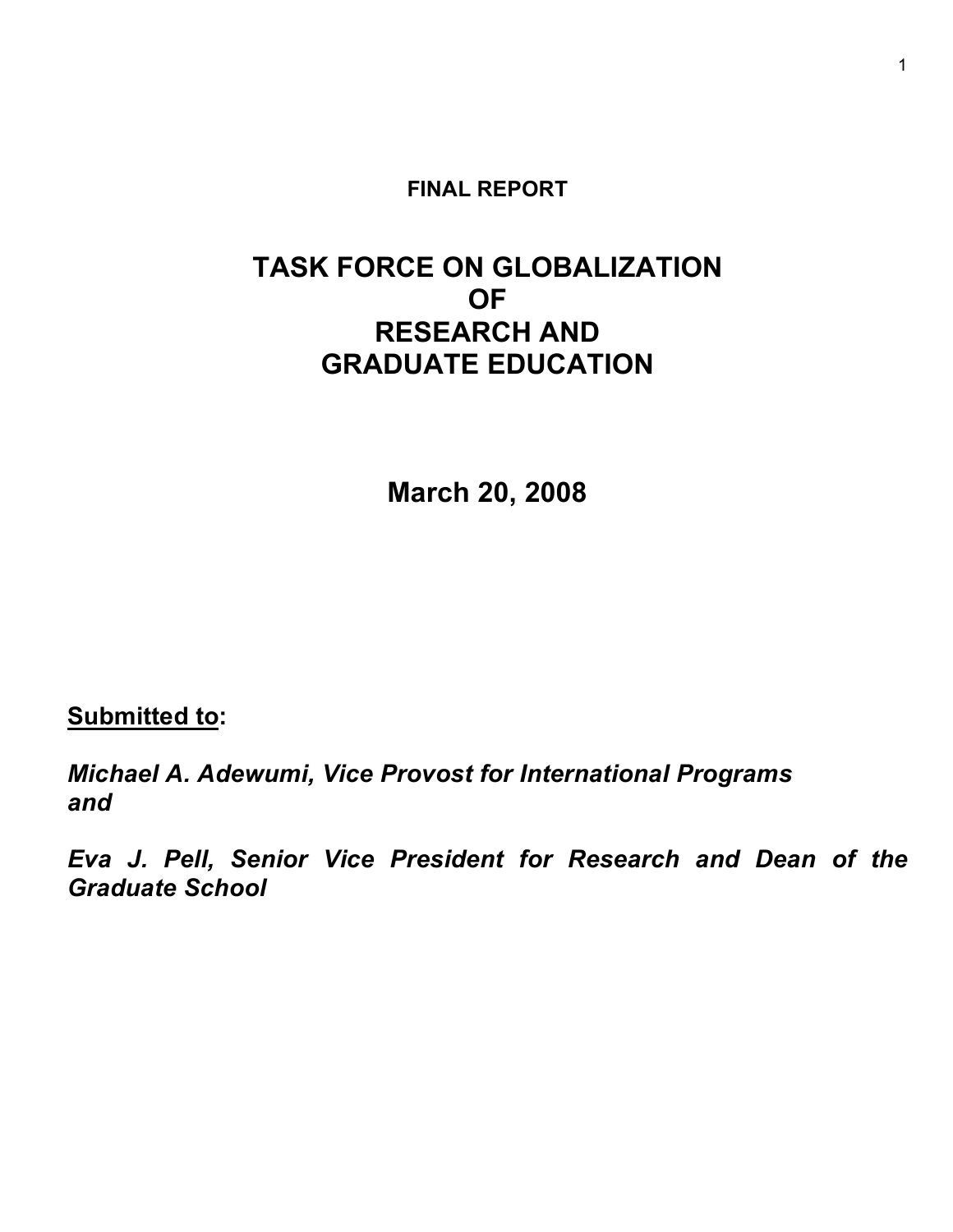### **Task Force Members:**

**Collins O. Airhihenbuwa**, Department Head and Professor, Biobehavioral Health **Deanna M. Behring**, Director for International Programs **Michael J. Chorney**, Professor of Microbiology, College of Medicine **Robert G. Crane**, Professor of Geography, Director of AESEDA **Keith J. Crocker**, Professor IRE, The William Elliott Chaired Professor of Insurance and Risk Management, Smeal College of Business**<sup>1</sup> Negar C. Davis**, Director, International Student Services **Norman Freed**, Associate Dean, Eberly College of Science **Austin J. Jaffe**, Director of International Programs **Soundar Kumara**, Allen E. & Allen M. Pearce Professor of Industrial Engineering, College of Engineering **Tiyanjana Maluwa**, Associate Dean for International Programs **Gunalan Nadarajan**, Associate Dean for Research and Graduate Studies, College of Arts and Architecture<sup>2</sup> **Spencer G. Niles**, Department Head/Professor **Anthony Olorunnisola**, Department Head/Associate Professor **Brian Orland**, Interim Associate Dean for Research and Graduate Studies, College of Arts and Architecture **John L. Selzer**, Associate Dean for Graduate and Undergraduate Studies, The College of the Liberal Arts **Ping Werner**, Administrative Fellow to Eva J. Pell; Professor of Engineering, Penn State Dubois **Peter E. Schiffer**, Co-Chair, Associate Vice President for Research **Regina Vasilatos-Younken**, Co-Chair, Senior Associate Dean, The Graduate School

## **Vision Statement and Guiding Principles**

The Task Force agreed upon a proposed vision of guiding principles for the University regarding globalization; this vision forms a context for its recommendations. The vision recognizes that there are three distinct motives for international activity which reflect the three missions of the university: 1) To enhance the quality of the scholarship in Penn State's research activities; 2) To broaden the educational experiences of our graduate students who will live and work in an increasingly connected world; and 3) To reach out to other parts of the world and offer the benefits of our expertise and capabilities to all citizens of the globe. Based on these three motives, the proposed Vision Statement is as follows:

## *GLOBAL VISION STATEMENT*

*To be an institutional leader within a global network of research universities that integrates research, scholarship, education and service to advance knowledge, address complex challenges and educate responsible global citizens. The Guiding Principles should be:*

- *Collaboration and Incorporation of Diverse Perspectives and Indigenous Scholarship*
- *Free Movement of Scholars and Scholarship*
- *Sensitivity and Openness*

 $\frac{1}{1}$  *Note – Dr. Jaffe fell ill and was replaced on the Task Force by Dr. Crocker. <sup>2</sup>*

*Note – Dr. Nadarajan took another position and left the University before completion of the Task Force report, and was replaced on the Task Force by Dr. Orland.*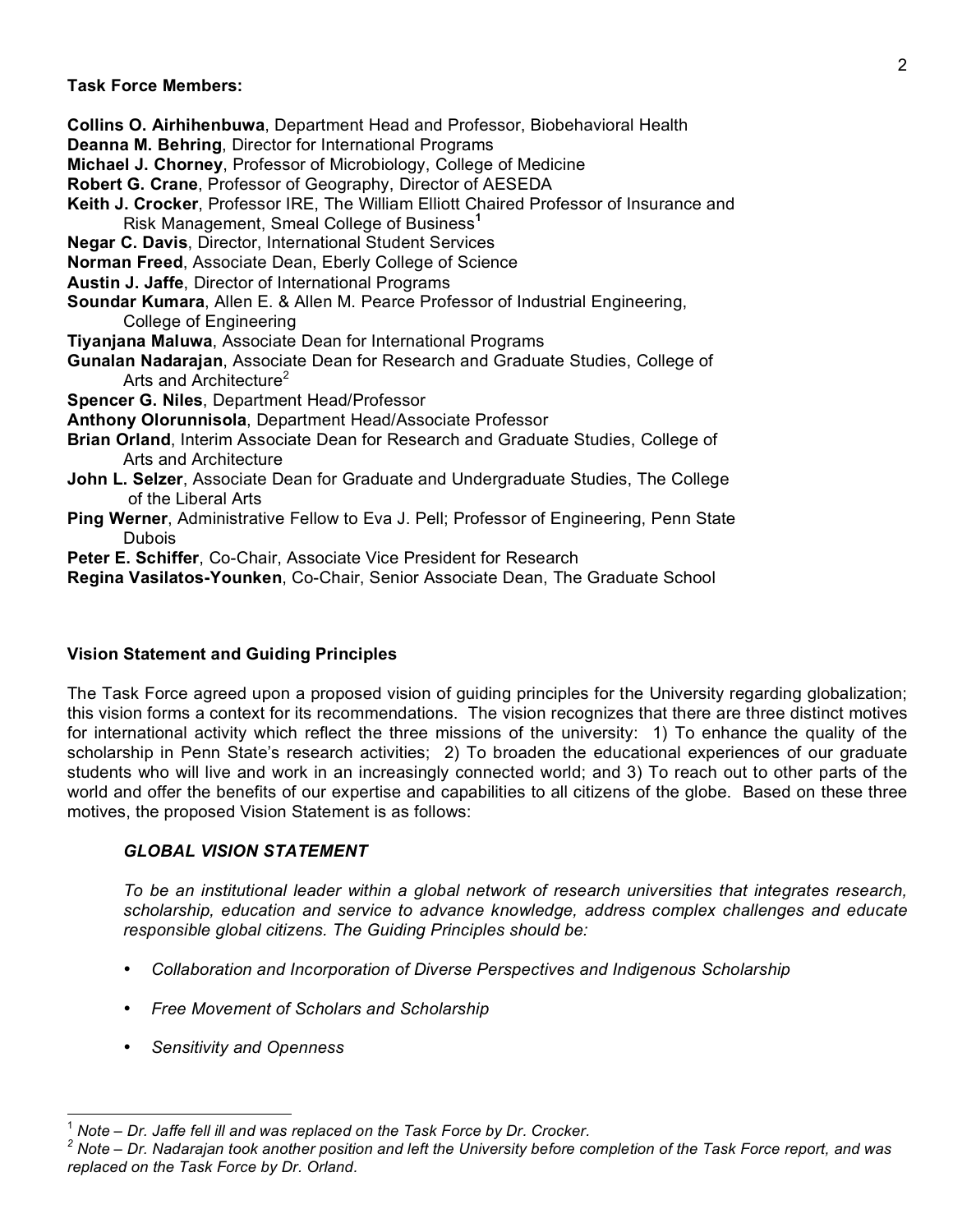### **Surveys of international activities and Memoranda of Understanding:**

The Task Force used a web-based survey to query individual faculty members as to their international activities. This survey was created by the IT staff of the Graduate School and was announced to all research and graduate education units at Penn State, via unit leaders for distribution, with numerous reminders. The survey yielded 695 responses, which is estimated to constitute approximately 23-46% of the faculty at Penn State that were invited to complete the survey. These responses are summarized in Appendices I, II, IV, VII, VIII but the highlights are given below:

- The largest concentration of international activities is focused in Western Europe, with relatively little concentration in any other part of the world.
- Outside of Western Europe, the next largest concentration of international activities is distributed across Canada, China, Australia, and Japan. We appear to be most active in the countries with the strongest research programs.
- Even within given countries, Penn State efforts are rather diffuse. The international university with the most activities, University College in London, had only eleven Penn State faculty participating in research or graduate education activities of any sort. The next highest total at a single institution is seven distinct faculty activities.
- The most common international research activities involve coauthoring of publications, followed by both informal collaborations (not resulting in publications) and sponsored research programs.
- The most common international graduate education activities involved international graduate students working in Penn State research groups.

The Task Force also queried all of the colleges which participate in graduate education and research as to the existence of Memoranda of Understanding (MOUs) between their units and institutions abroad. Responses were received from eleven colleges, which probably included the most active of the Penn State units in this arena. These responses are summarized in Appendices III, V, and VI, but the highlights are as follows:

- The eleven colleges were aware of a total of 100 MOUs. These went by many names and seemed to take many forms. There appears to be no standard template for an MOU.
- Europe was the region of the world with the highest concentration of MOUs, with a total of 61 out of 100.
- France was the single best-represented country with 19 MOUs.
- Most colleges appeared to have no well-coordinated records of all of their MOUs, and some seemed to have no method of recording agreements into which their departments might be entering.

#### **Specific recommendations for actions:**

- o *Penn State should increase its visibility and identity outside the U.S. through mechanisms that target strategic graduate education partnerships*. Viable graduate program models to consider for partnerships include:
	- Certificate offerings specifically designed to meet needs of partner institutions.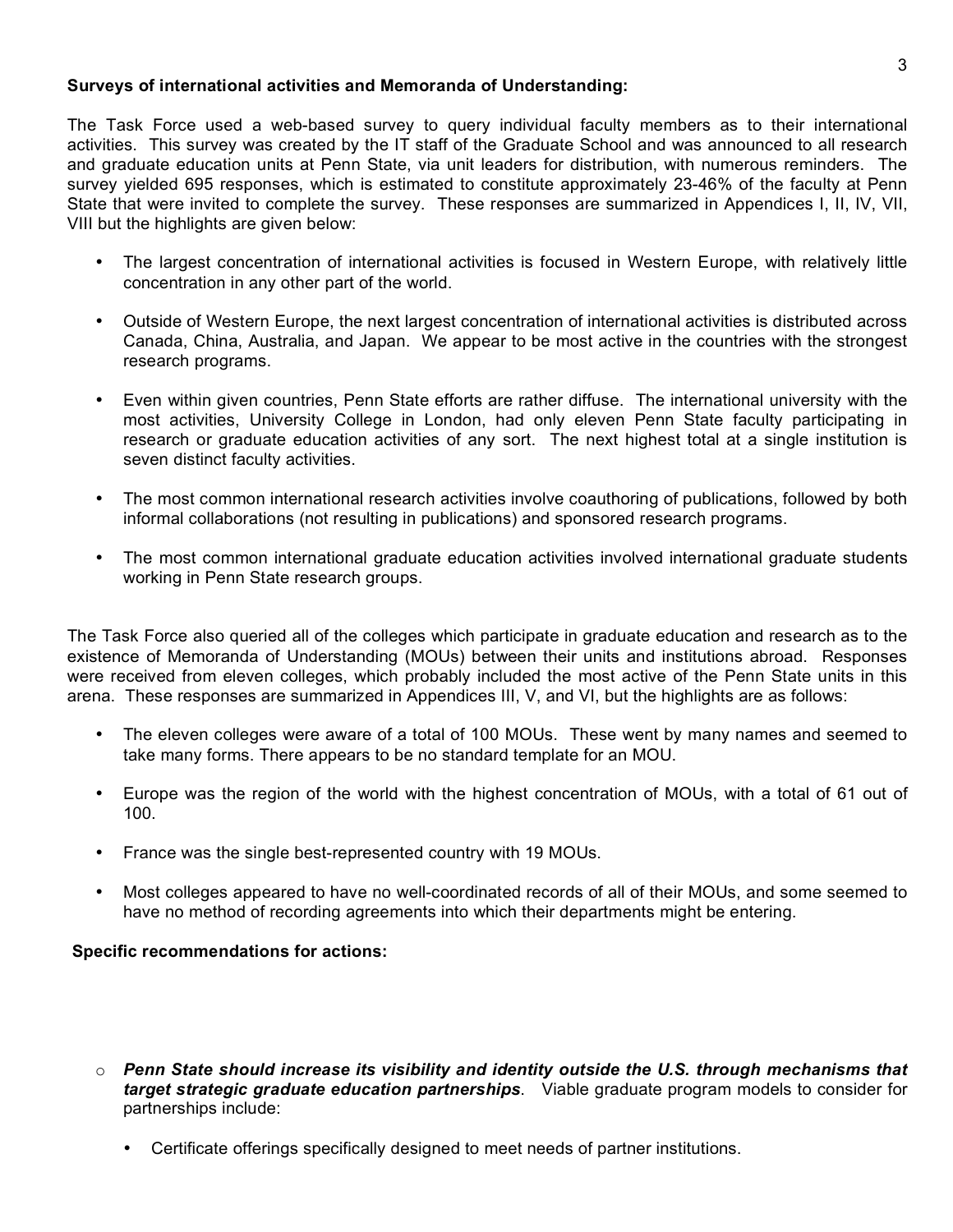- Integrated baccalaureate/masters and masters/doctoral programs with institutions outside the U.S.
- Concurrent degrees with strategic institutions outside U.S.
- Educational-research partnerships with international institutes. For example, students might complete PSU coursework and preliminary research activities, but conduct an extensive portion of research at a partner research institution outside the U.S.; or students might receive a PSU graduate degree but have membership of select faculty from the research institute who have adjunct appointments at PSU on their doctoral committee. Also, the reverse of this (sandwich programs) might be possible where students in degree programs at institutions outside the U.S. conduct a significant portion of their research with faculty at Penn State and then return to their home institution.
- Integration of online graduate programs and courses with a global enrollment, together with resident education, can significantly enrich the educational experience for all students by providing diversity of student perspectives and interactions. It may also provide a mechanism for students outside the U.S. to take courses while still in their home country, before travelling to the U.S. for the more research-intensive portion of a Penn State degree.
- o In addition to the above graduate education models, *the Task Force supports an approach already initiated at PSU that integrates faculty research and student learning and community development or outreach wherever appropriate to the disciplinary field and faculty research interests and expertise.* This approach is exemplified by The Alliance for Earth Sciences, Engineering and Development in Africa (AESEDA), as well as by the Department of Landscape Architecture in the use of "Student Service-Learning" in addressing the needs of heritage landscapes in collaboration with NGO partners in the Czech Republic. As paraphrased by Orland *et al*. (2004), "Service-learning situations provide an environment where (student) judgment can be exercised and refined, not only with feedback and evaluation by the professor but with the insights and multiple perspectives of community members. …The expected benefits of active learning—deeper insights and engagement with the topic—are dramatically heightened in the study abroad/service learning situation. In a new environment the inclination to learn is layered with empathy for the host community and a deepened interest in learning and working for positive change.

…Bringing (an institutional research focus) to a real application as a vehicle for learning and service accomplishes an integration of the three components of the mission of the University—Teaching, Research and Service. In a time when Universities are widely criticized for their disconnect from the "real" world, such studies represent a powerful response. … (The) explicitly interdisciplinary, intercultural and international elements of (service-learning provide) the potential for truly transformative learning experiences for students."

- $\circ$  Additional mechanisms recommended to promote partnerships with institutions outside the U.S. are adjunct faculty positions and joint research laboratories in areas of strength at Penn State and prospective partner institutions. An example of the latter exists in the College of Agricultural Sciences with the Joint Laboratory in Root Biology between faculty in Horticulture and South China Agricultural University. This joint laboratory provides visibility for each institution and is likely to enhance success in joint funding ventures from national and international research sponsors, as well as potentially lead to jointly funded faculty. In the latter case, for example, faculty might spend a month at the partner university, teaching short courses or portions of courses and conducting research. Establishing a consistent and productive presence at the reciprocal campuses creates trust, which is a prerequisite to long-term successful international collaborations. Institutional incentives could include providing a month of summer salary and travel funds to faculty.
- $\circ$  The Task Force discussed increasing Penn State's global presence by establishing a physical (i.e., "bricks and mortar") campus to provide instruction in residence outside the U.S. It was acknowledged that a number of highly visible private institutions are pursuing this route, which has positioned these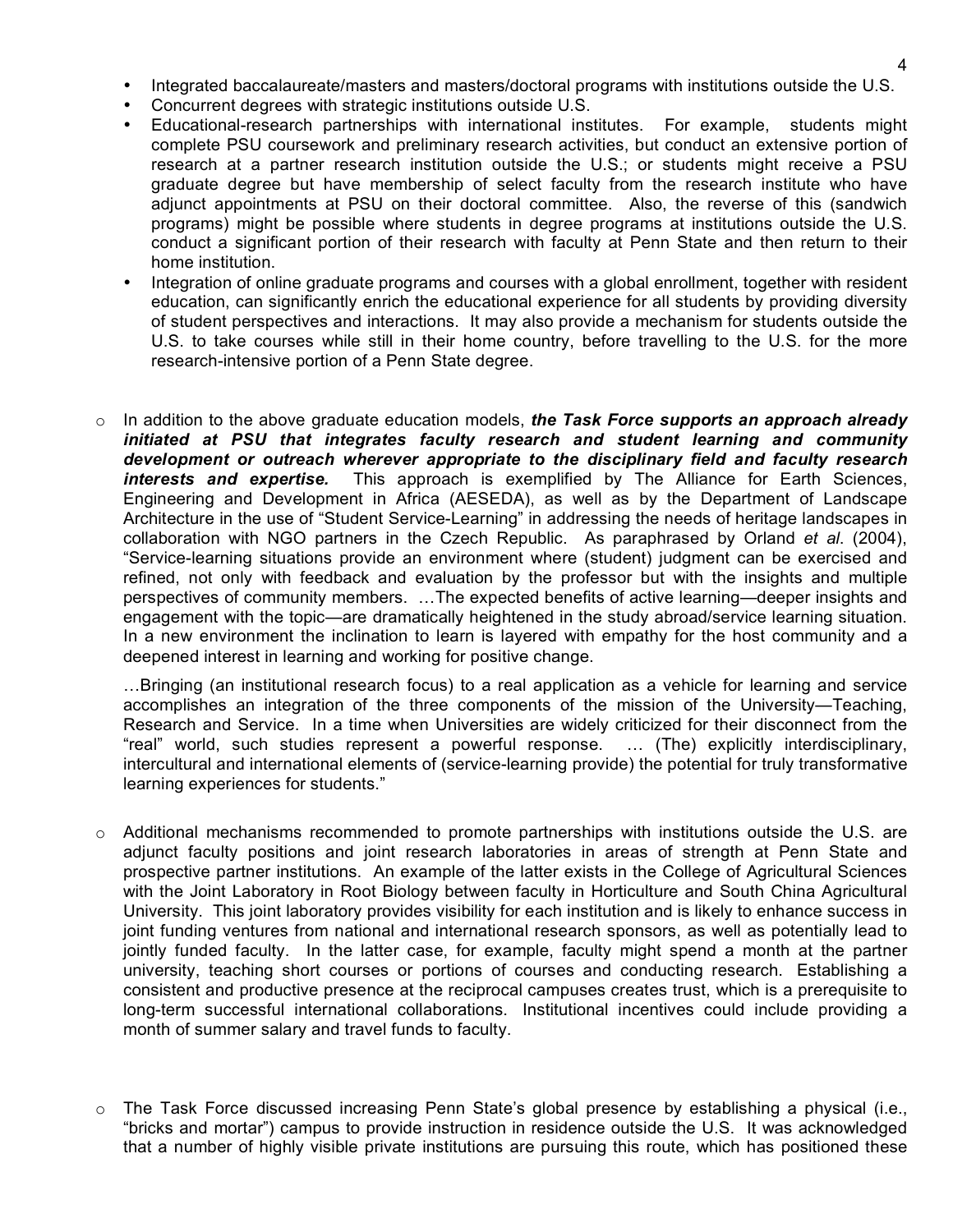institutions for significant financial benefits, e.g., in select countries in the Middle East. In other locations, such an approach may preferentially capture a significant portion of the international student market that is otherwise becoming increasingly more difficult and competitive to attract (e.g., China). However, it was also recognized that such ventures represent considerable challenges and potential short and long-range problems and liabilities. For example, substantial expense for buildings and specialized facilities on site; operating within the laws and legal system of another country, which requires investment in local assets such as legal counsel, regulatory and taxation experts, etc.; investment in duplicated institutional administrators and staff to oversee and support the distant location; and very significantly, the problem of identifying faculty who would deliver and sustain programs outside the U.S. The reputation of a research I university is grounded in the scholarly reputations of research-active, tenure-line faculty. Such individuals, especially those of national and international prominence, would be unlikely to participate (in a sustained manner) in teaching and conducting their research/scholarship at such locations. Over time, these campuses would necessarily be supported by the equivalent of fixed-term and adjunct faculty, and assurance of academic quality and program integrity are concerns. Significantly, the tradition of educating international graduate students in the U.S. who then return to their native countries is recognized as contributing to appreciation for a democratic-based society, individual freedom and diverse views, women's rights, etc., and increasing acceptance of U.S. partnerships in other ways. These would consequently be lost by bringing programs to students outside the U.S. In addition, curriculum might be compromised if religious or societal restrictions in the region required a course to be modified in a way that failed to reflect the university's standing regarding diversity and inclusiveness. In the long-term, it was recognized that this approach, if truly successful in its educational mission, could undermine the very competitiveness we currently hold as a "preferred provider" by establishing and enabling our own replacement institution and training its future faculty.

Thus, while the University should remain open to an exceptional opportunity should one arise, *developing physical campuses outside the U.S. is not considered a strategic priority nor recommended at this time.* 

## **VII. Further Ideas to Promote Globalization**

The following suggestions may not be appropriate for broad adoption across the University, but should be considered by individual units desiring to expand their global reach.

1) Pursue institutional consortia for some research/graduate education opportunities (e.g., CIC consortium; consortium of Ag Experiment Stations around specific research themes with partner institutions outside the U.S.; WUN institutions; other?).

2) Increase international diversity of faculty by encouraging broad faculty searches to include qualified candidates outside the U.S.

3) Encourage graduate programs to reconsider second language acquisition as an important asset for scholars in an increasingly global context for research and scholarship (e.g., preferred approach to meeting communications requirement). The Language Institute in Liberal Arts can help graduate students with no second language skills to learn new languages (ten different languages are now offered) during the summer months.

4) Encourage graduate programs and faculty to support international experience in the context of research/scholarship for their graduate students through as many means as possible and appropriate, including support for attendance at international meetings relevant to their discipline; research opportunities with a collaborator outside the U.S.; travel to and scholarly activities at an international entity (e.g., museum collection; international performance venue; etc.); and incentives to encourage such activities such as the